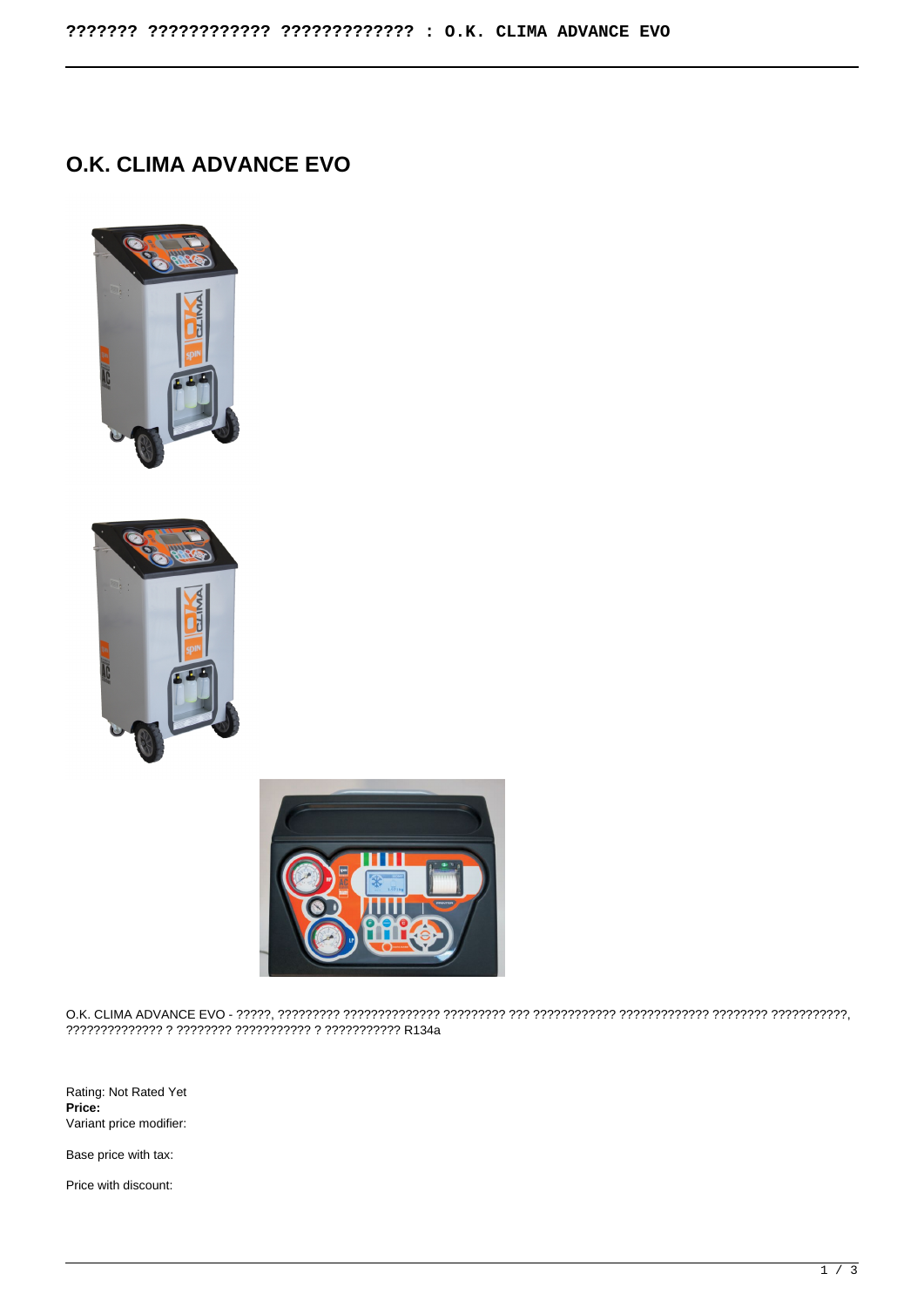Salesprice with discount:

Sales price:

Sales price without tax:

Discount:

Tax amount:

Ask a question about this product

????????????? SPIN

????????

## 

?????????? 400 ?/???:

?????? ?????? ????? ?? ????:

?????????????? (??? ?????? - ?? ??????) ????????? WSC (????-????);

?????????? ?? ?????????? ?????????;

 $7777?$ 

?????????? ????????????

????????????? ??????????? ????????? SAE i2788.